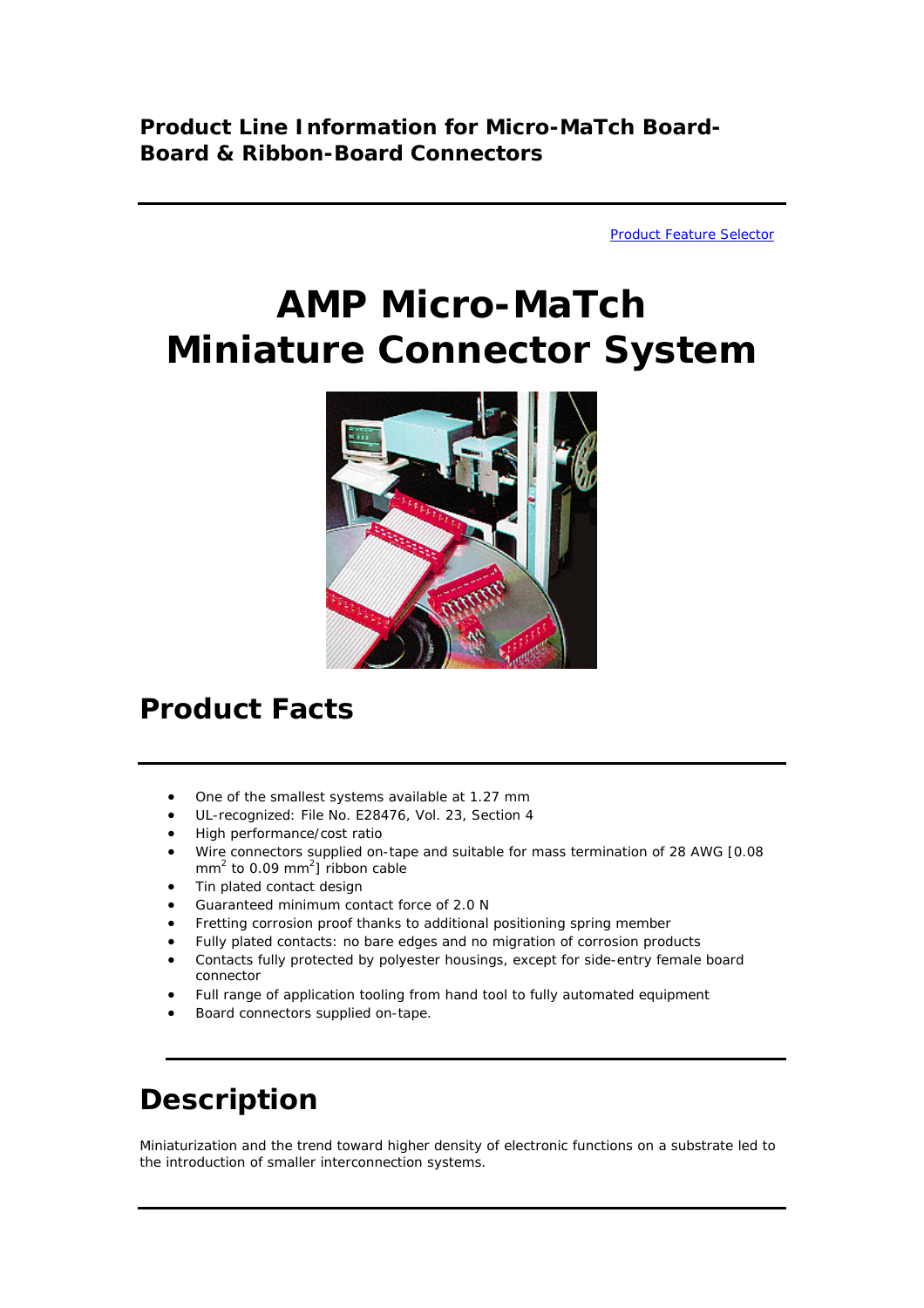The AMP Micro-MaTch connector family, with its contact spacing of 1.27mm, fully complies with the electronic packaging requirements of today and the future. The system offers a range of board and wire connectors, enabling a variety of wire-to-board and board-to-board interconnections. The AMP Micro-MaTch contact concept is essentially different from other systems available. By its design, the traditional failure mode in tinplated connections, fretting corrosion, is prevented. Due to an additional positioning spring in the female part, relative movements caused by vibrations/thermal expansion between male and female contacts are absorbed. By preventing movements on the contact spot, a gas tight connection can be guaranteed under all circumstances. The contact spring is located in the board connector and not in the cable connector, which is usually the case. The counterpart, incorporated in the cable connector, is a simple pin, either with an insulation displacement section, suitable for the mass termination of cable or with a kinked solder leg to be soldered onto a pc board.

The separation of these two basic functions of the contact system (contact force generation and wire termination), enables the independent optimization of both functions and also leads to relatively simple contact shapes. Because of their shapes, contacts can be post-plated, leaving no bare edges in the contact and wire slot area.

The contact spring system features an additional spring member (the positioning spring), which compensates positional tolerances. In this way the contact spring can be fully optimized for its basic function, so that the relatively high contact force, required for tin plated contact systems, can be guaranteed under all circumstances.



#### **Technical Data**

**Flammability Rating:** per UL 94 V-O **Contact Resistance:** 10 m $\Omega$  max. **Insulation Resistance:** 1,000 M $\Omega$  min. **Nominal Voltage:** 230 V **Current Rating:** 1.5 A max. **Temperature Range:** -40°C to +105°C (operating) **Mating Force:** 5 N max. per contact **Unmating Force:** 1 N min. per contact